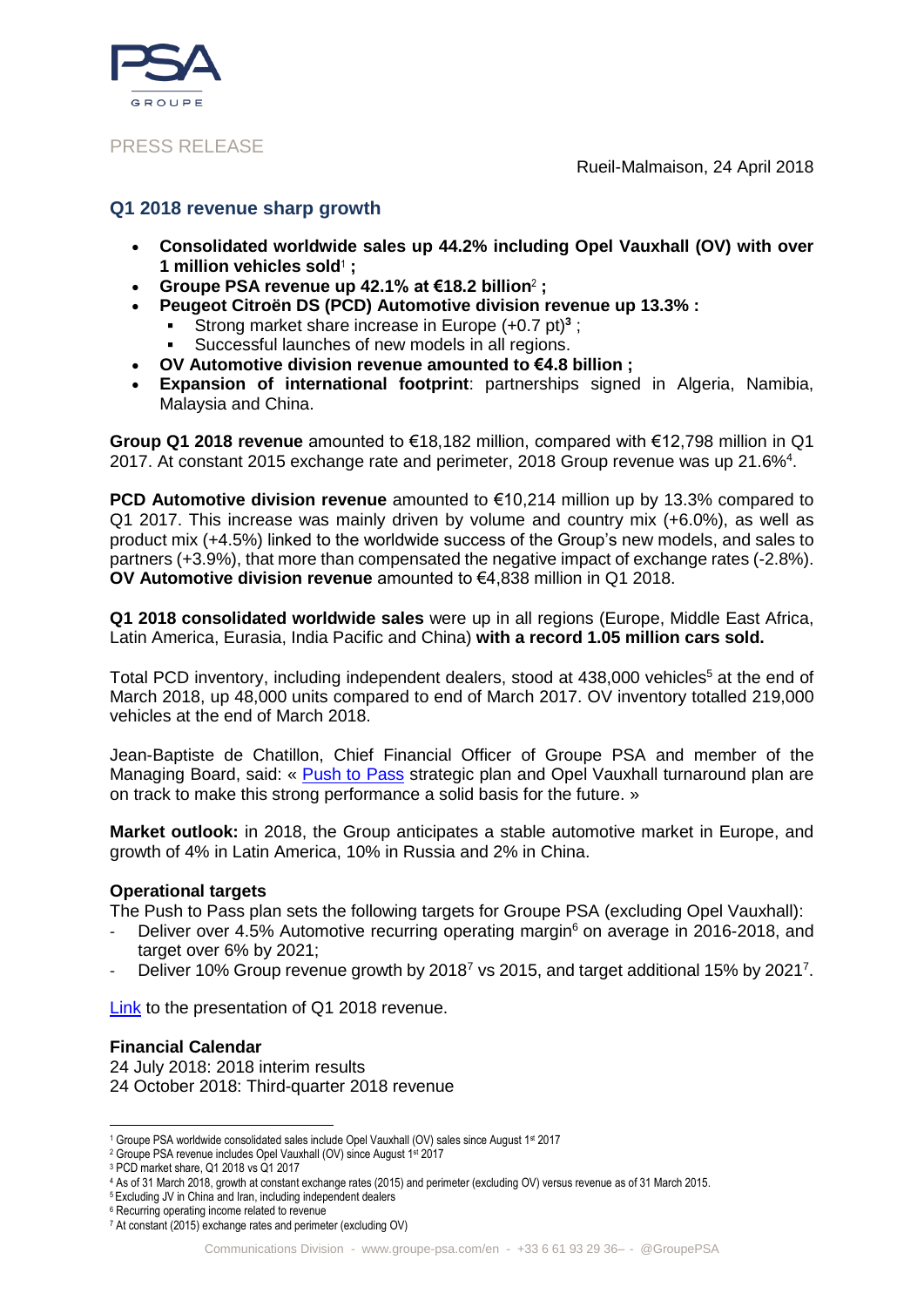

## **Media contact: Karine Douet +33 6 61 64 03 83 – [karine.douet@mpsa.com](mailto:karine.douet@mpsa.com)**

#### *About Groupe PSA*

*Groupe PSA designs unique automotive experiences and delivers mobility solutions to meet all customer expectations. The Group has five car brands[, Peugeot,](http://www.peugeot.com/en) [Citroën,](http://www.citroen.com/en) [DS,](http://www.dsautomobiles.co.uk/) [Opel](http://www.opel.de/) and [Vauxhall](http://www.vauxhall.co.uk/) and provides a wide array of mobility and smart services under the [Free2Move](http://fr.free2move.com/en/) brand. Its Push to Pass strategic plan represents a first step towards the achievement of the Group's vision to be "a global [carmaker](https://www.groupe-psa.com/en) with cutting-edge efficiency and a leading mobility provider sustaining lifetime customer relationships". An early innovator in the field of [autonomous and connected cars,](https://www.groupe-psa.com/en/story/en-route-vers-la-voiture-autonome/) Groupe PSA is also involved in financing activities throug[h Banque PSA Finance](http://www.banquepsafinance.com/) and in automotive equipment vi[a Faurecia.](http://www.faurecia.com/en) Find out more at groupe-psa.com/en.*

*Media library: [medialibrary.groupe-psa.com](http://medialibrary.groupe-psa.com/) / [@GroupePSA](http://twitter.com/GroupePSA)*

#### **Attachments**

| In million Euros                      | Q1 2017 | Q1 2018  | Change   |
|---------------------------------------|---------|----------|----------|
| Automotive - Peugeot Citroen DS       | 9,018   | 10,214   | $+1,196$ |
| Automotive - Opel Vauxhall *          | $- -$   | 4,838    | $+4,838$ |
| Faurecia <sup>**</sup>                | 4,204   | 4,315    | $+111$   |
| Other businesses and eliminations *** | (424)   | (1, 185) | -761     |
| <b>Group Revenue</b>                  | 12,798  | 18,182   | $+5,384$ |

# **Revenue Q1 2018 versus Q1 2017**

\* Since Opel Vauxhall acquisition on 1st August 2017

\*\* IFRS15 application with 2017 restated (excluding essentially monoliths)

\*\*\* Including remaining activities of Banque PSA Finance